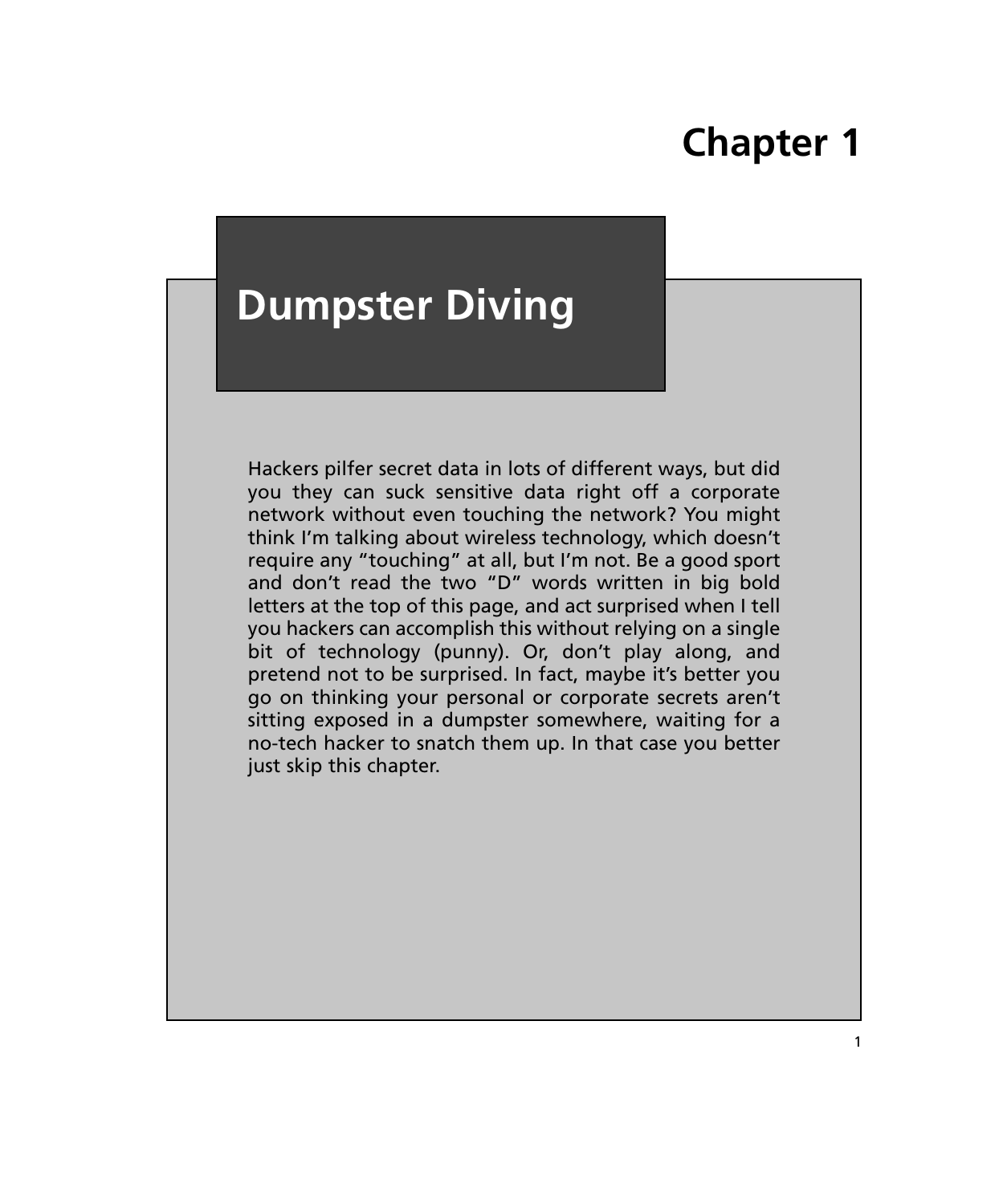### Introduction to Dumpster Diving

Dumpster diving involves… *diving* into *dumpsters* in search of valuable information. I know, it's bad form to use the phrase in the definition of the phrase, but that's what dumpster diving is, or what it *used* to be. These days, diving is optional. As this next photo shows, I find interesting stuff just hanging out in the open, waiting to be grabbed.



I find valuable trash in plain view all the time, like the insurance bill shown in the next photo, which is visible through the clear trash liner.



The next photo shows a pile of discarded documents belonging to a network administrator. I used my strong power of intuition to determine that these belonged to an administrator.

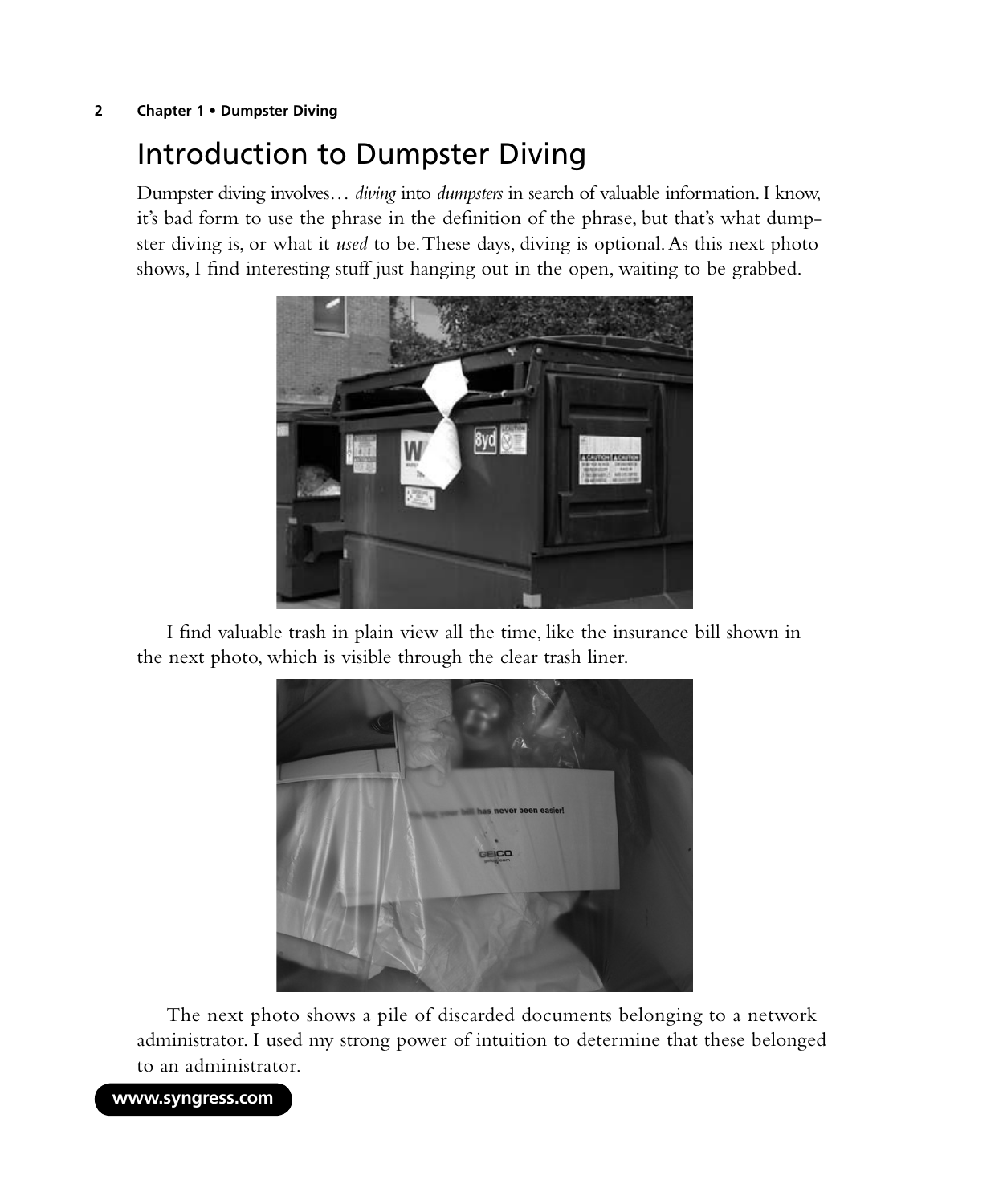

Judging from the next photo, "Fred" is obviously unhappy with his job—he's hard at work surfing careerbuilder.com in search of a new position. This printout reveals an awful lot about Fred. What else can you tell me about him based on this single document?



For starters, it's very probable that Fred's got a four-year degree of some kind, otherwise he wouldn't have printed out a job description that required that much schooling. It's a good bet that he makes a good deal less than \$80,000 a year, judging from the position's salary, that he's looking for a full-time gig, and that he's probably working in the Defense Aerospace industry. Stuff like this makes me want to write Foreign Intelligence Service Recruiting for Dummies. Forget all the hard work of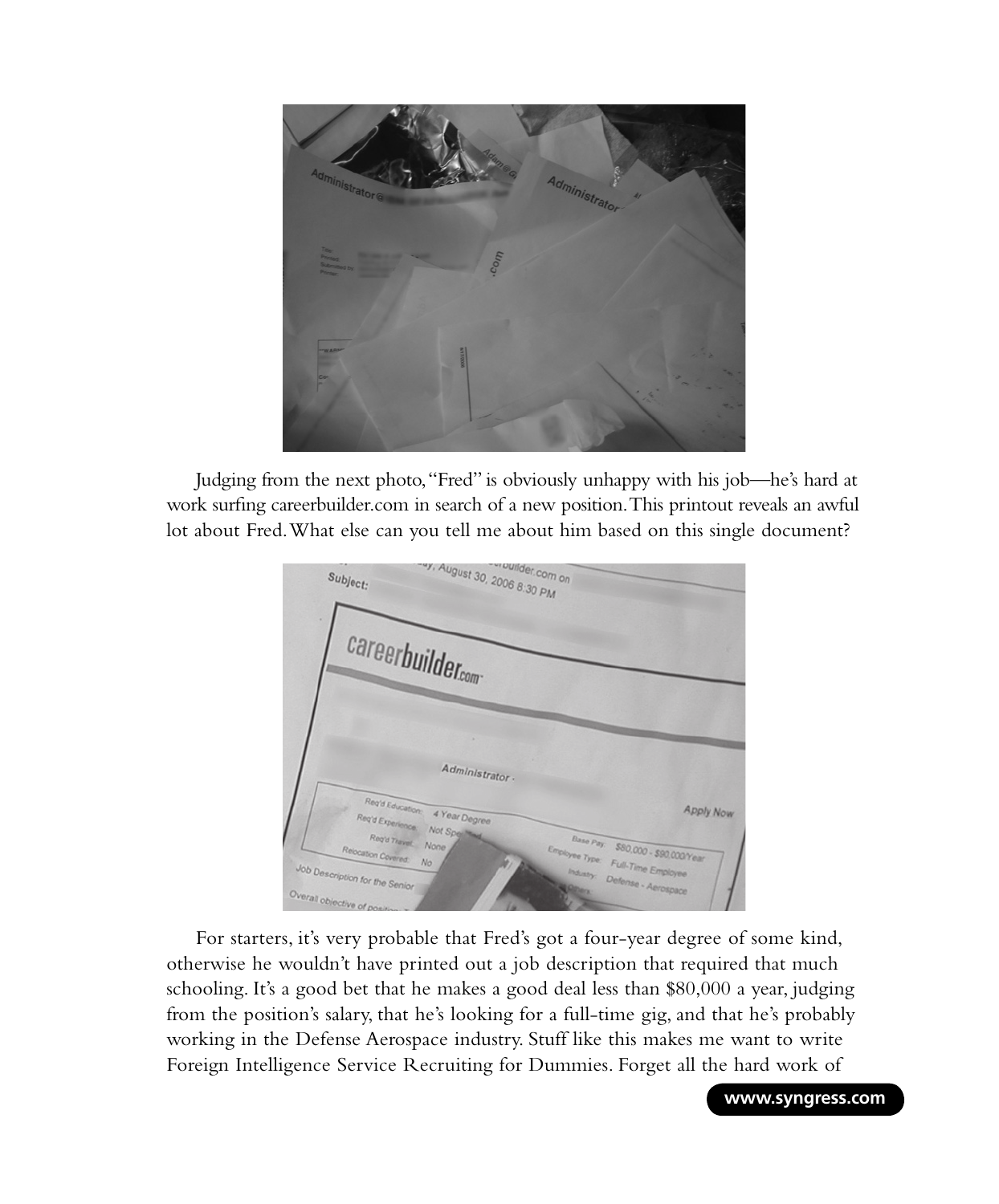#### **4 Chapter 1 • Dumpster Diving**

finding a mark's name, email address, employer, educational background, department of defense affiliation and career aspirations. All it takes is a brainless dumpster sweep to find juicy recruiting targets.



Personal info is one thing, but I find sensitive corporate information all the time as well. The next photo shows a purchase order, detailing a company's several thousanddollar purchase.



Although the form is quite dated, it lists a great deal of information including the client's name, address and phone number, a description of the service (which is technical in nature and reveals information about the inner workings of the client), and authorized management signatures (which may be of use to a forger if the manager is still employed with the service company).

A purchase order isn't really a big deal, but I think the next document might be. It's marked "Do Not Disseminate."

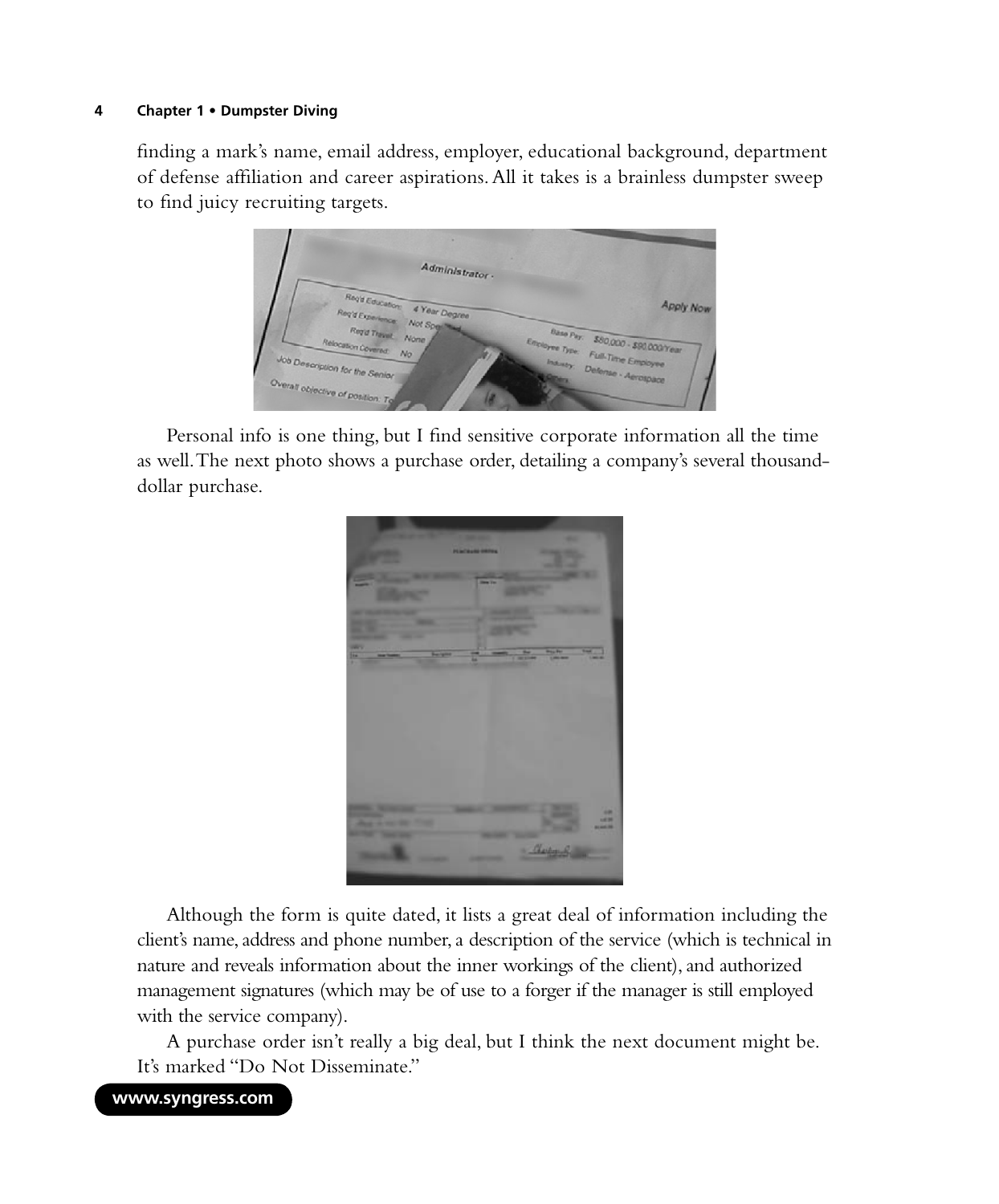

*Disseminate* is such a big word that I think people might not understand what it means. This causes obvious problems when it comes time to discard (or should I say *throw away*) the document. Confusing phrases abound though, like *proprietary information*. I found it written on the next document which was lying on the ground outside a dumpster.

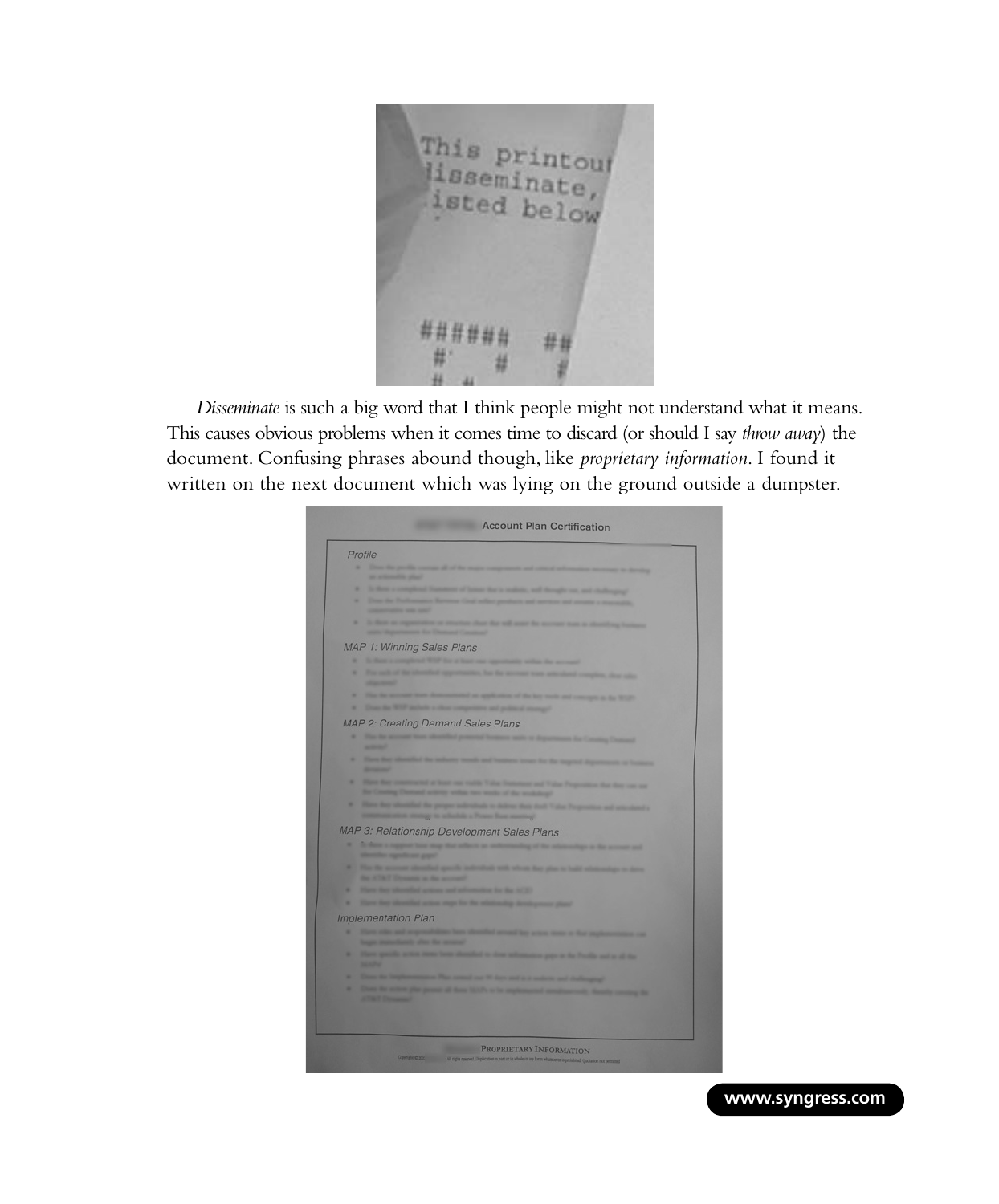A clearer phrase to use might be "For Internal Use Only." But even this phrase is obviously somewhat confusing, because I found it written on this now-famous dumpster dangling document.



I guess I miss the point of warning phrases like these. Inigo Montoya had it right in The Princess Bride when he said "You keep using that [phrase]. I do not think it means what you think it means." I vote for banning confusing phrases like Proprietary Information and Do not disseminate. I vote for splashing every document with a clearer tagline like "Put In Parking Lot For Everyone To Read." At least then there's no confusion about what people are supposed to do when it comes time to throw the thing away.

And just in case you think it's an awful lot of effort to walk past a dumpster and grab stuff that's hanging out of it, I've got good news. Sometimes if you're really lucky, all you have to do is stand in a parking lot on a windy day and wait for sensitive stuff to blow right into your face. That's exactly what happened to my buddy Mike at work one day. He grabbed the offending document and after discovering it didn't belong to his employer, he shared it with me. Now I'm sharing it with you.

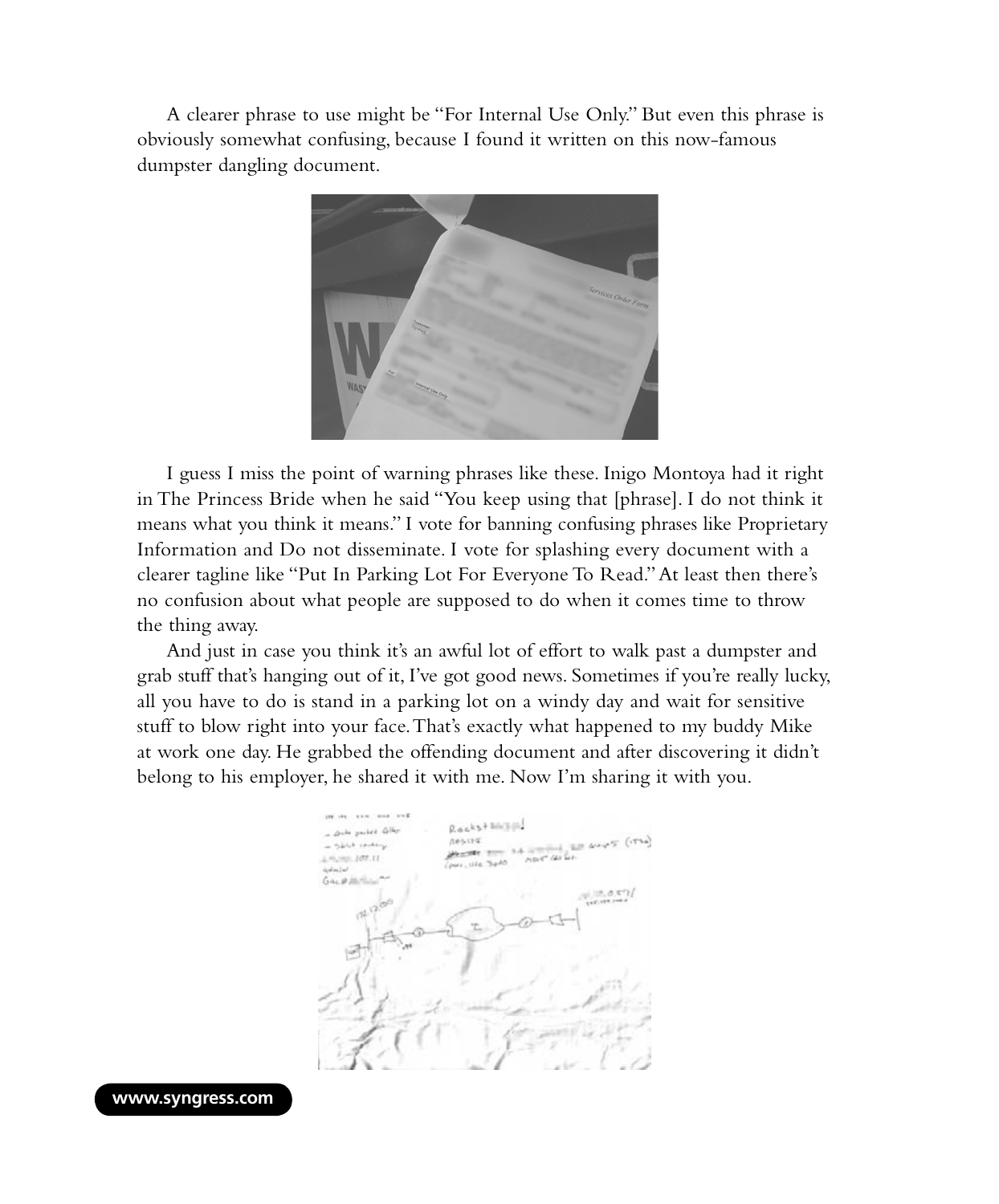This bunch of scribble might not look like much to the untrained eye, but any techie will tell you that this map outlines everything needed to take control of a computer network. The (blurred) IP addresses is a real live address, and the username (admin) and password (blurred, beginning with the letters "G" and "a") provide everything needed to log into the machine as an administrator. Another password (blurred, beginning with "R0ck3t") written at the top of the page provides access to another private IP address (blurred, ending with "0.57"), and perhaps to other machines on the private network. The routing and subnet map along with terms like packet filter and strict routing reveal that the scribbler is technically adept, while terms like AES128, MD5 and ipsec indicate that he or she is at least somewhat security-conscious, but the simple fact remains that this document was tossed aside (along with other documents Mike didn't bother to pluck out of the air) as if it were not important.

A high-tech attacker could spend hours, days, or weeks poking at the external box in an attempt to bypass AES-128 encryption and IPSEC to gain access to the private network behind it. Even then, he or she would struggle to bypass the security of the internal machines, to gain access to the "rocket" box. On the other hand, a no-tech hacker can bypass the security of the entire network in moments, just by peeling a document off his face and hanging on to it.

Fortunately, this kind of parking lot fodder is pretty rare. Admittedly, I've only seen a handful of cases that were this blatant. Most of the time I have to really push the limits and actually stick my head into the dumpster and peer inside. I discovered the next document in a dumpster on top of an open box of similar papers. The doc lists client names, account information, and a handy list of sales reps, the commissions they made and their Social Security numbers. A rival company might be interested in these documents, but an identity thief would have a field day with them.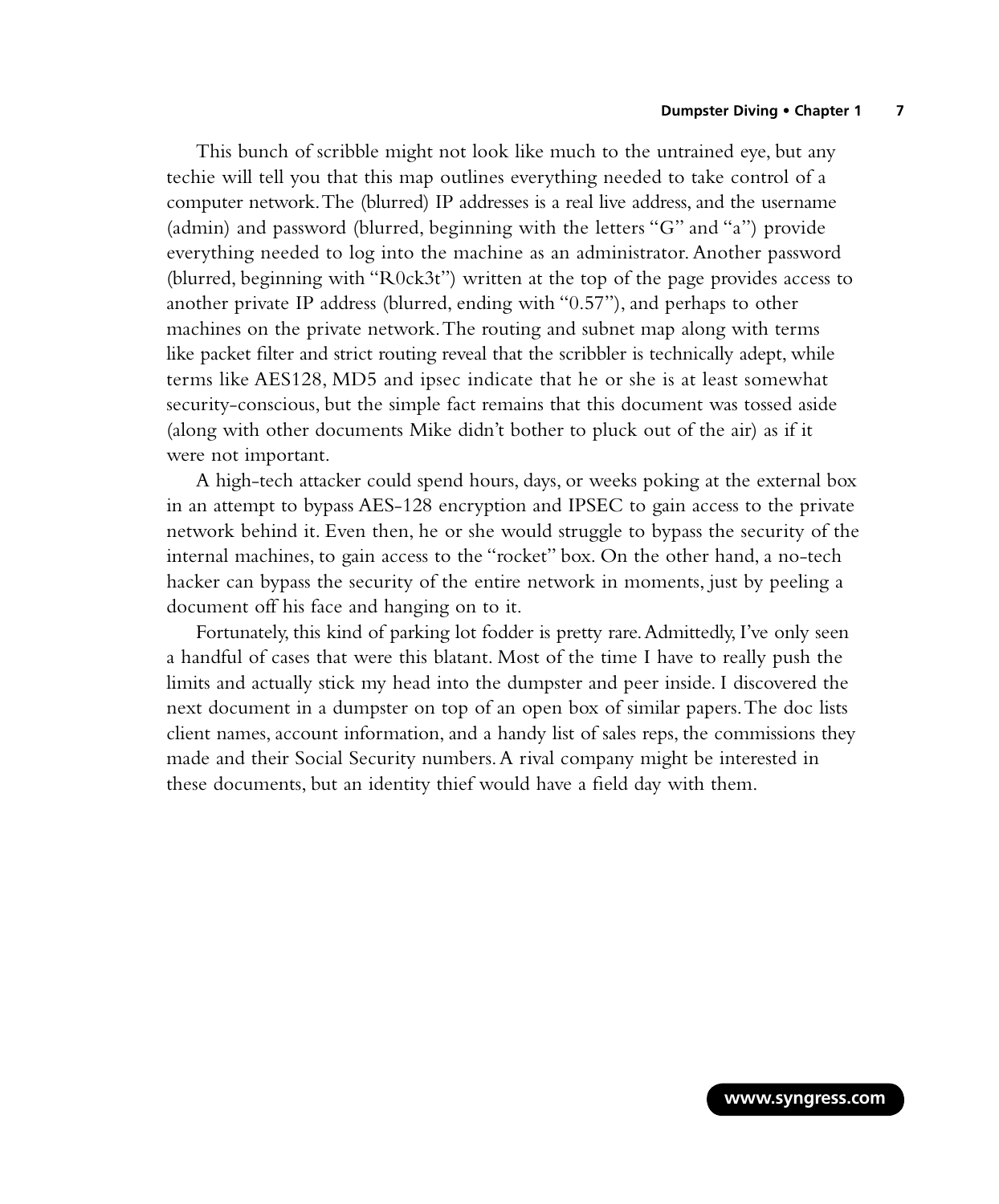

When I found the dumpster shown in the next photo, I was disappointed because it had obviously just been emptied. The scattering of white envelopes left behind seemed innocuous enough, until I read the words *healthcare information* in bold red lettering. The rough, ripped edge of the envelope shown in the next photo seemed to suggest that some dummy had gotten the invoice in the mail, opened it, stuffed it back in the envelope and threw it out for a creepy (talented) no-tech hacker like me. If this were my invoice, I would have shredded it, then used the scraps to line my cat's litter box—which seems to deter even the most dedicated of dumpster divers.



But the white envelope was not alone in this dumpster. I spotted a few more envelopes, each bearing the same scarlet lettering, and realized that each of the other envelopes (like the one shown in the next photo) was *unopened*, and each one had a different mailing address.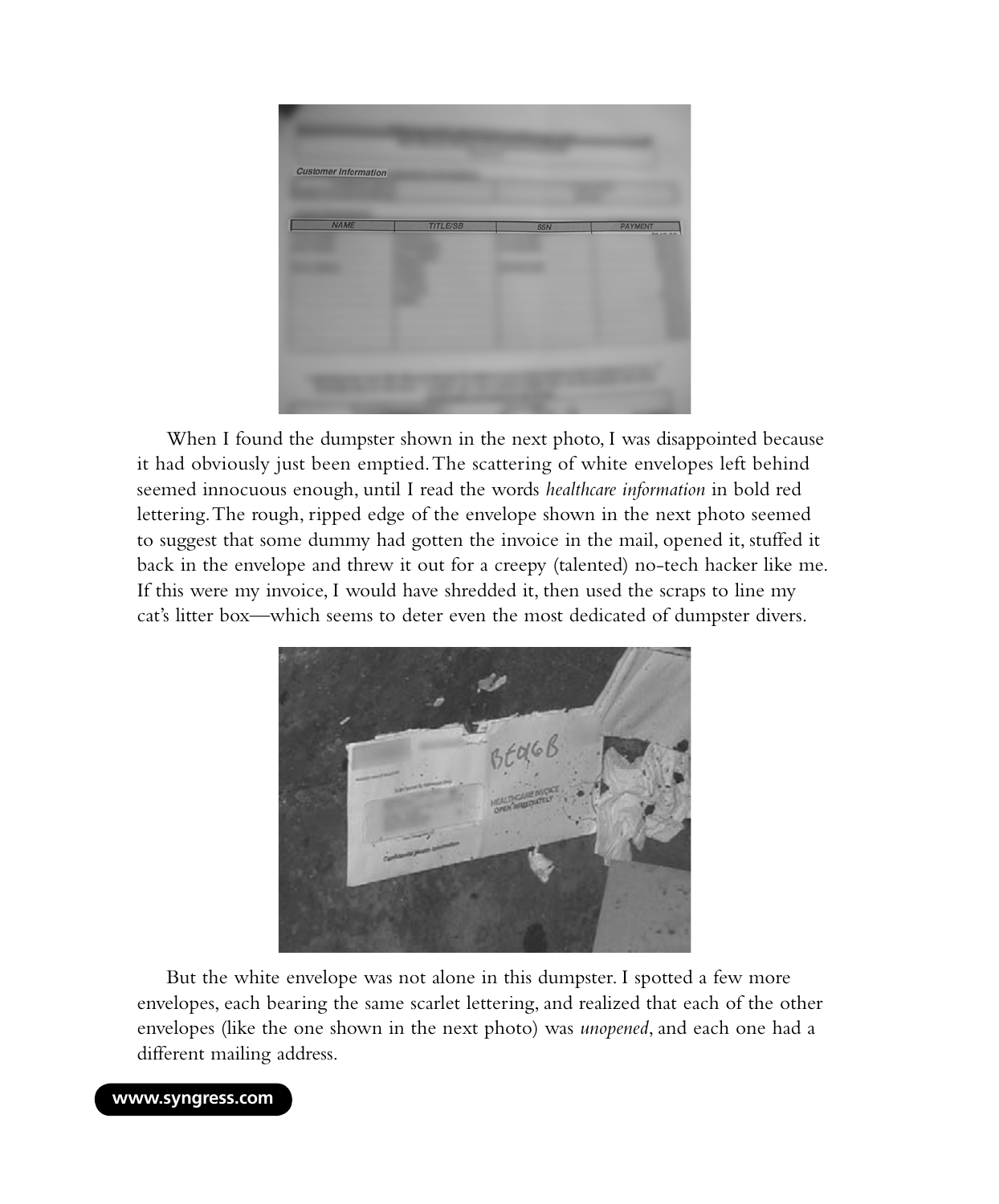

Curious, I walked around to the front of the building to check the tenant listing. Sure enough, the building directory listed the name of the healthcare provider I had seen stamped on the discarded envelopes. At that moment I knew that this was not a careless patient, but rather a careless healthcare provider.

I vaguely remembered something about legislation that threatened stiff penalties for healthcare providers that leaked patient information. A later Google search (yes, Google, and not Yahoo, thanks) revealed that the amendment to the Internal Revenue Service code of 1986, known by the acronym HIPAA (the Health Insurance Portability & Accountability Act) dealt with patient privacy. Specifically, it accounts for the "Protection of confidentiality and security of health data through setting and enforcing standards" and threatens fines of up to \$250,000 for blatant abuses of its suggested standards. Although I knew this was not a quarter-million-dollar offense, I knew someone somewhere would probably be ticked off to know what this company was up to.

### So did you tell them?

I have a feeling I'll be putting this sidebar in just about every chapter, but it bears repeating. I see this kind of near-criminal negligence all the time, but I hardly ever report it. I know from a moral standpoint that I should, but I have rotten luck reporting my finds. I've been scolded, threatened with legal action and harassed one too many times for trying to do the right thing. So for now, I'm out of the reporting game. Instead, I use the edited versions of these photos in my books and talks to raise awareness about the seriousness of the problem. At least in this way, these photos can serve some sort of positive end.

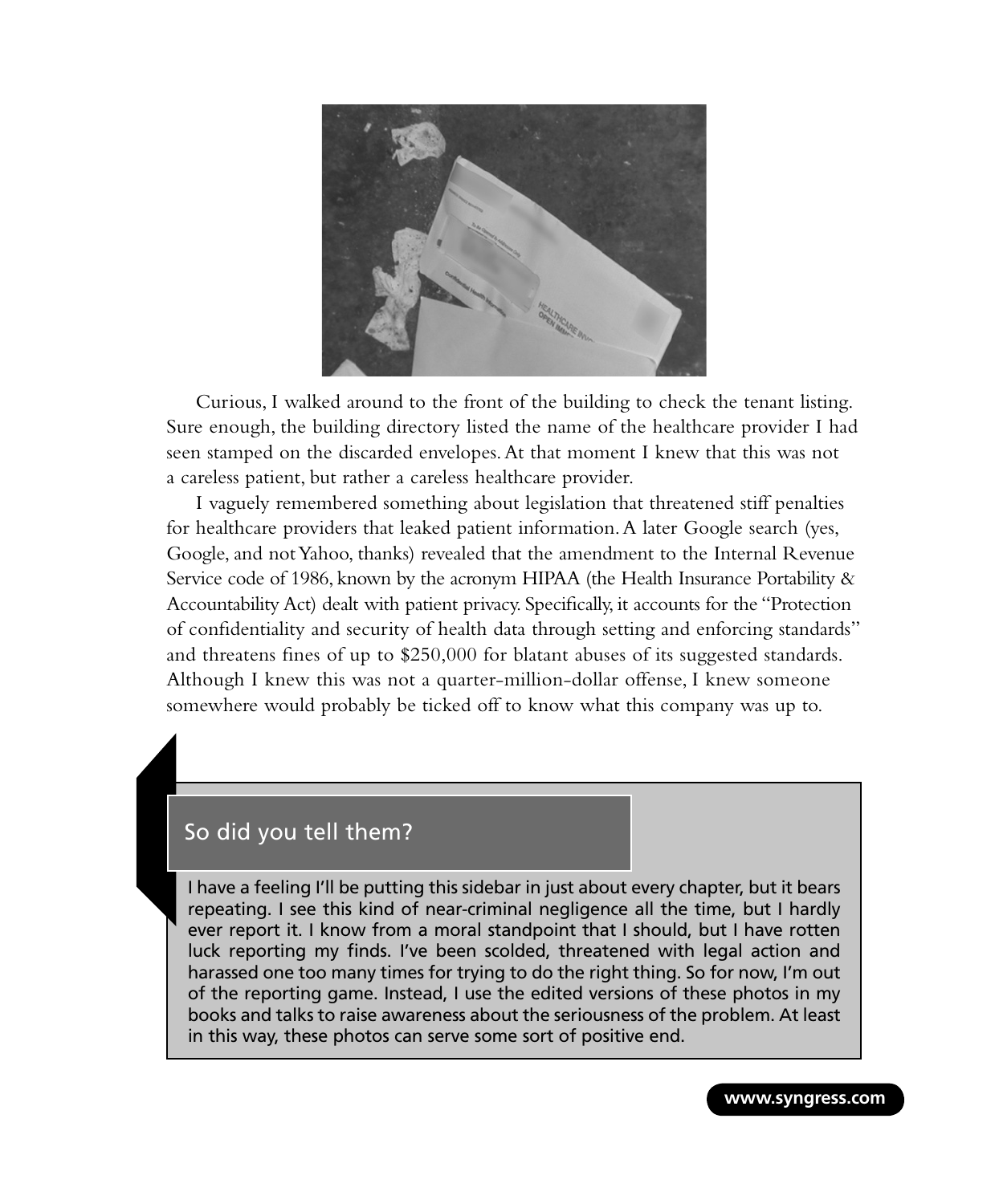#### **10 Chapter 1 • Dumpster Diving**

So what's the solution? First, raise awareness about the importance of trash. Signs like the one in the next photo are a nice reminder.



A lock to secure the dumpster gate is also a nice touch.

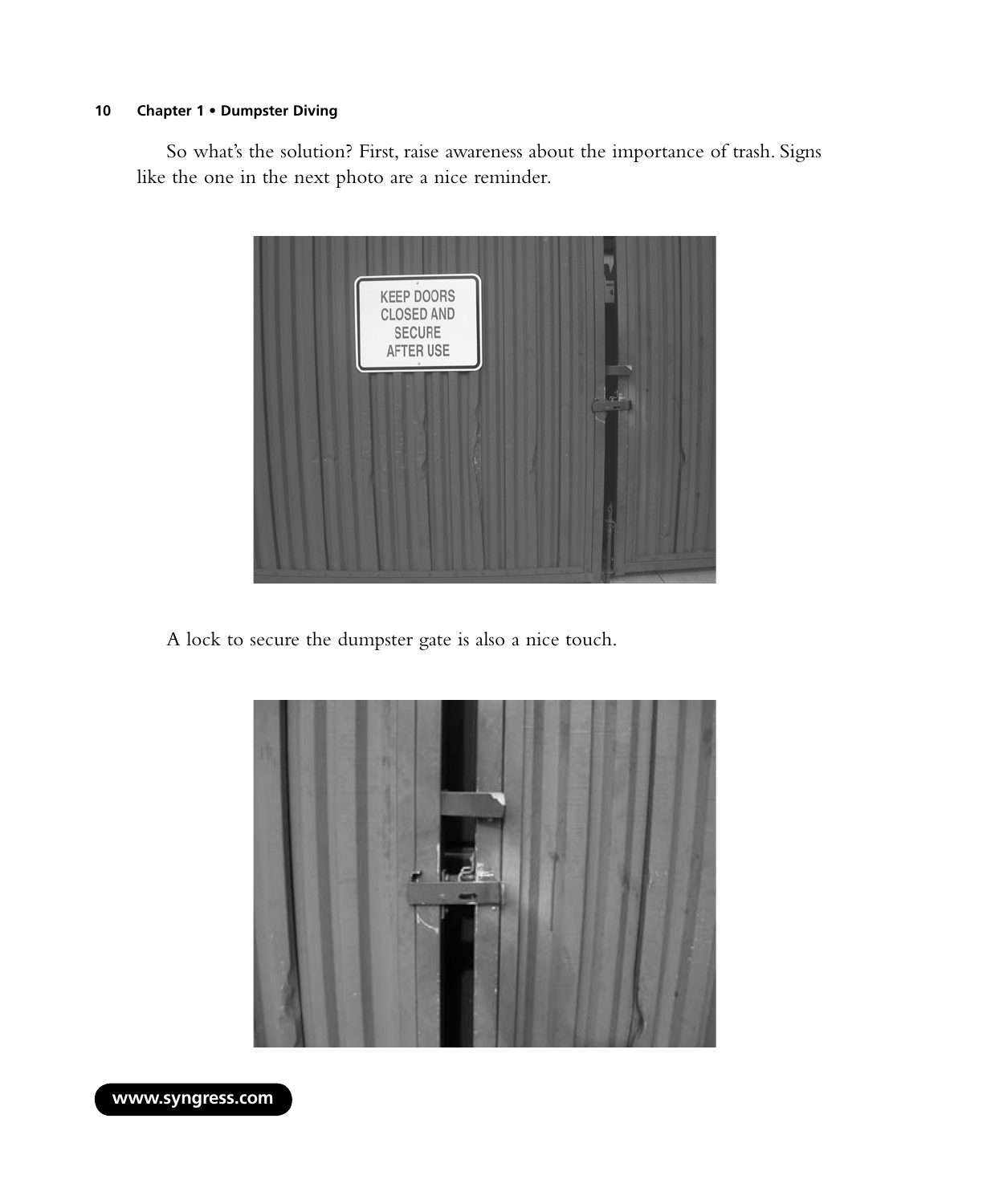Even if this gate were locked, a motivated dumpster diver would just hop the fence. A gate lock combined with a dumpster lock isn't a half-bad idea, but when it comes to clamping down on dangerous dumpster docs, the golden rule is to shred everything. But shredding is a subjective word. There are lots of varieties of shredders, each of which provides a different level of security. A general-purpose strip-cut shredder will shred documents into vertical strips which can be easily reassembled. A cross cut shredder will cut the vertical strips horizontally. The smaller the resultant shred, the harder it is to reassemble the document. For example, a basic strip-cut shredder cuts documents into 1/8" by 1 1/8" pieces, like the ones shown in this photo.



A top of the line, ultra-aggressive scanner will obliterate documents into  $1 \text{ mm} \times 5 \text{ mm}$ dust particles (shown in the next photo) that would frustrate even the world's best spy agencies.